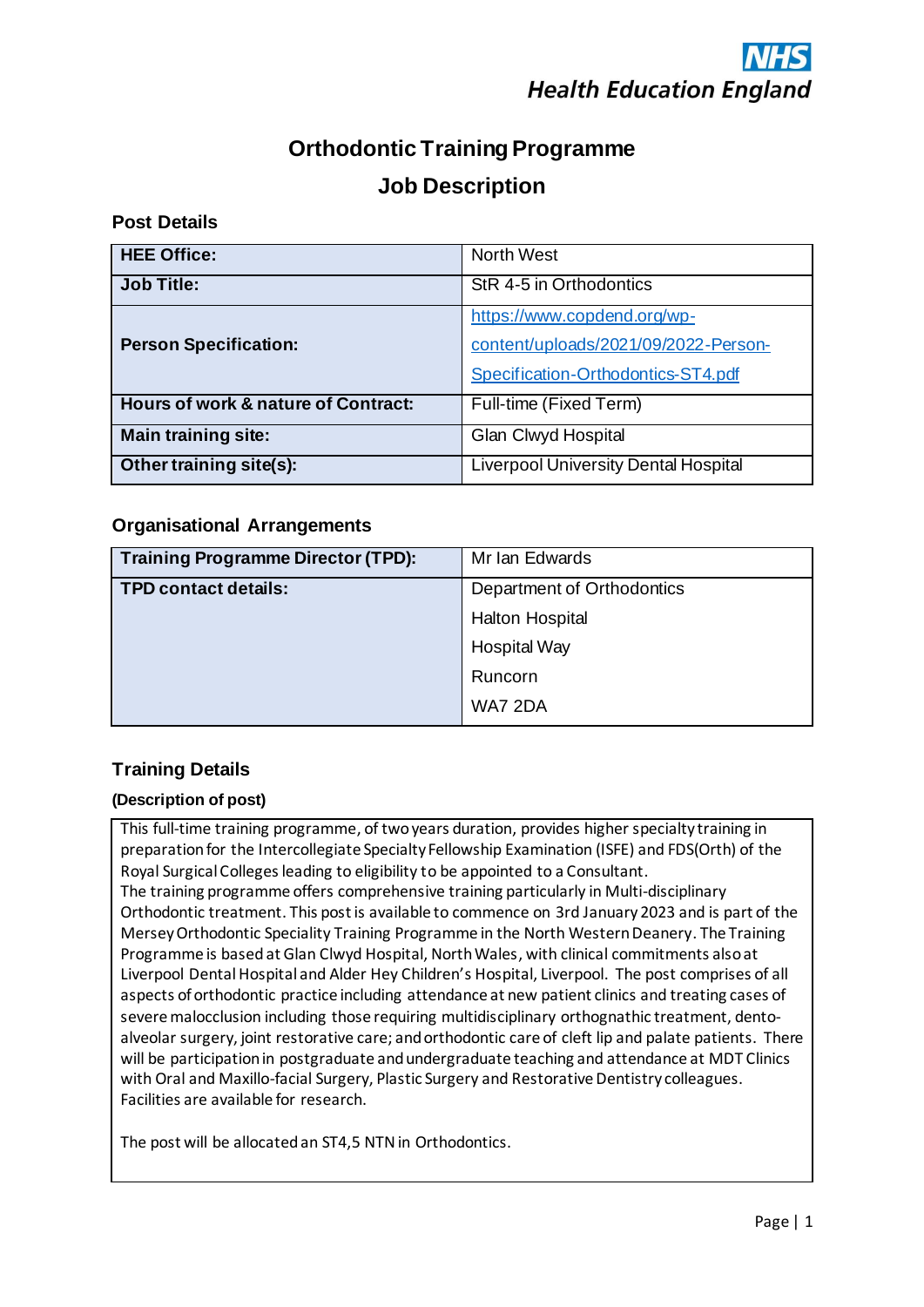

## **Duties and Responsibilities of postholder**

This is a non-resident post at the hospitals in the training scheme.

The appointment is for 12 months in the first instance, renewable subject to satisfactory ARCP, to a total of 2 years. The post will comprise all aspects of orthodontic practice, including attendance at new patient clinics and the multi-disciplinary management and treatment of malocclusion in children and adults.

There are no out of hours on-call commitments. There is a commitment to cover casual patients according to a departmental rota.

Study leave facilities are available in accordance with the Terms and Conditions of Service subject to the approval of the Educational Supervisor and the Training Programme Director. Administrative duties will include attendance at departmental/regional meetings and undertaking some departmental administration.

The junior dentist accepts that he/she will also perform duties in occasional emergencies and unforeseen circumstances at the request of the appropriate Consultant, in consultation where practicable with his/her colleagues both senior and junior. It has been agreed between the profession and the Department that while juniors accept that they will perform such duties, the Secretary of State stresses that additional commitments, arising under this sub-section, are exceptional and in particular the juniors should not be required to undertake work of this kind for prolonged periods or on a regular basis.

## **Description of main training site**

Glan Clwyd is one of the three District General Hospital forming part of the Betsi Cadwaladr University Health Board. Glan Clwyd Hospital is the main District General Hospital for the central area of North Wales. It was built in 1980, situated in rural surroundings at Bodelwyddan, 4 miles south of Rhyl. The Acute Hospital Service has a total of 750 beds, with a full range of specialities. There are purpose-built units for adult intensive care, neonatal special care, adult renal dialysis and endoscopy. The North Wales Cancer Treatment Centre opened in June 2000 and the Renal/Diabetic unit opened in September 2004. Other on sight developments are the Acute Medical Assessment Unit, the Cardiac Catheter Laboratory, Stroke facility and North Wales Clinical School whose first intake of students was in October 2006. The main hospital is undergoing a programme of redevelopment and modernisation with the focus on delivery of more specialist and urgent emergency care.

Diagnostic facilities are excellent. The Radiology Department has spiral CT and MRI facilities as well as the full range of ultrasound and general radiology. Radiographic facilities are almost exclusively digital including OPT, peri-apical and Cephalometric studies. CBCT services are available. There is a dedicated postgraduate centre and a highly rated large state of the art library which was recently expanded further improving electronic facilities. In addition there is the recent establishment of the North Wales Dental Academy, a joint enterprise with the Health Board, Bangor University and the Welsh Government.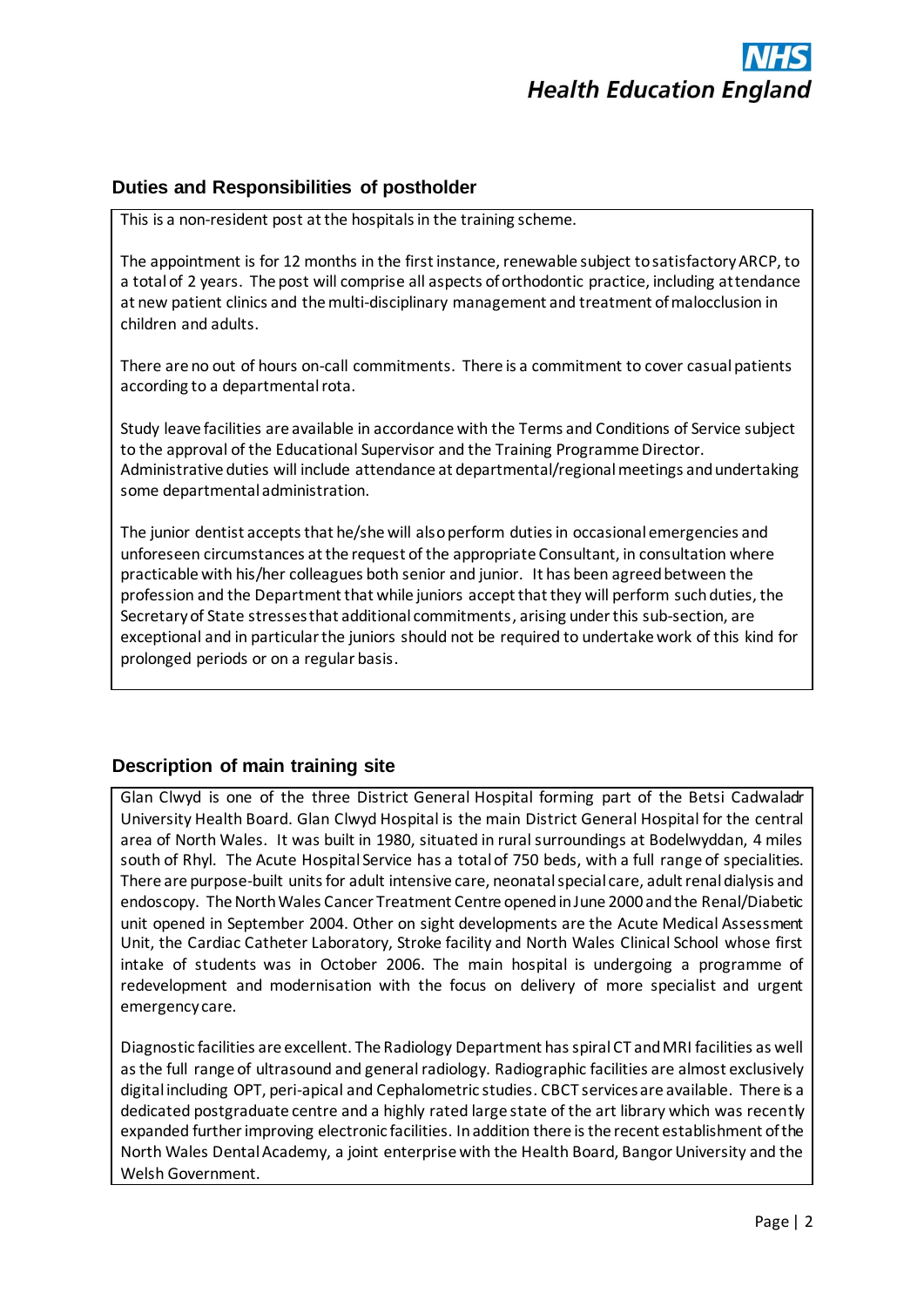Glan Clwyd Hospital operates a consultant orthodontic service for a wide area of Denbighshire, Flintshire and Conwy. Around 500 new patients are seen every year, of which the more difficult malocclusions are accepted for treatment within the department using fixed appliances, and functional appliance techniques. Severe skeletal problems, where appropriate, are treated by orthognathic surgery in conjunction with the maxillofacial team and the progressive Consultant surgeon Miss E Woolley who has an interest in facial deformity. Dr, G Brock, Consultant in Restorative Dentistry, provides support for hypodontia cases.

The department was refurbished in September 2016 and has an on-site maxillofacial and orthodontic laboratory employing dedicated orthodontic, maxillofacial and restorative technologists. There is individual chair-side assistance from dedicated nursing staff together with secretarial support. There is a departmental database for storage of clinical photographs with a departmental digital camera.

On-going clinical instruction can be provided for the multi-disciplinary case mix and complex malocclusions with the utilisation of functional appliances, fixed appliances and temporary anchorage devices. There are monthly joint clinics for Orthognathic patients and quarterly joint clinics for restorative patients. The Opal package is available in the surgeries for Cephalometric analysis and planning. There is treatment locally for patients with cleft lip and palate following planning through joint clinics with the North West, Isle of Man and North Wales Cleft Lip and Palate service. One session per fortnight is allocated to diagnosis of new patients, treatment planning and provision of advice to practitioners, some of whom carry out their own orthodontic treatment following previous instructional posts in the department.

There is an on-going programme of clinical audit in collaboration with Mersey Deanery, in which participation is expected.

## **Description of second training site**

The Liverpool University Dental Hospital (LUDH) provides a secondary and tertiary regional service to the inhabitants of Merseyside, covering the full range of dental specialties, including diagnosis, oral surgery, oral medicine, conservation and prosthetic procedures, periodontal and orthodontic treatment. Day bed and laboratory facilities are located within the building.

The Liverpool University Dental Hospital is situated next to the Royal Liverpool University Hospital NHS Trust, the centre for medical teaching in the region.

There are currently 6 numbered Specialty Registrars on a 3-year (ST1-3) training programme in preparation for the Membership in Orthodontics and CCST in orthodontics. There are also 3 Post-CCST (ST4,5) posts in addition to this post.

## **Description of third training site** *(if applicable)*

Alder Hey Children's NHS Trust is a major teaching hospital of the University of Liverpool. It serves not only the local population of children and is the tertiary referral centre for Children from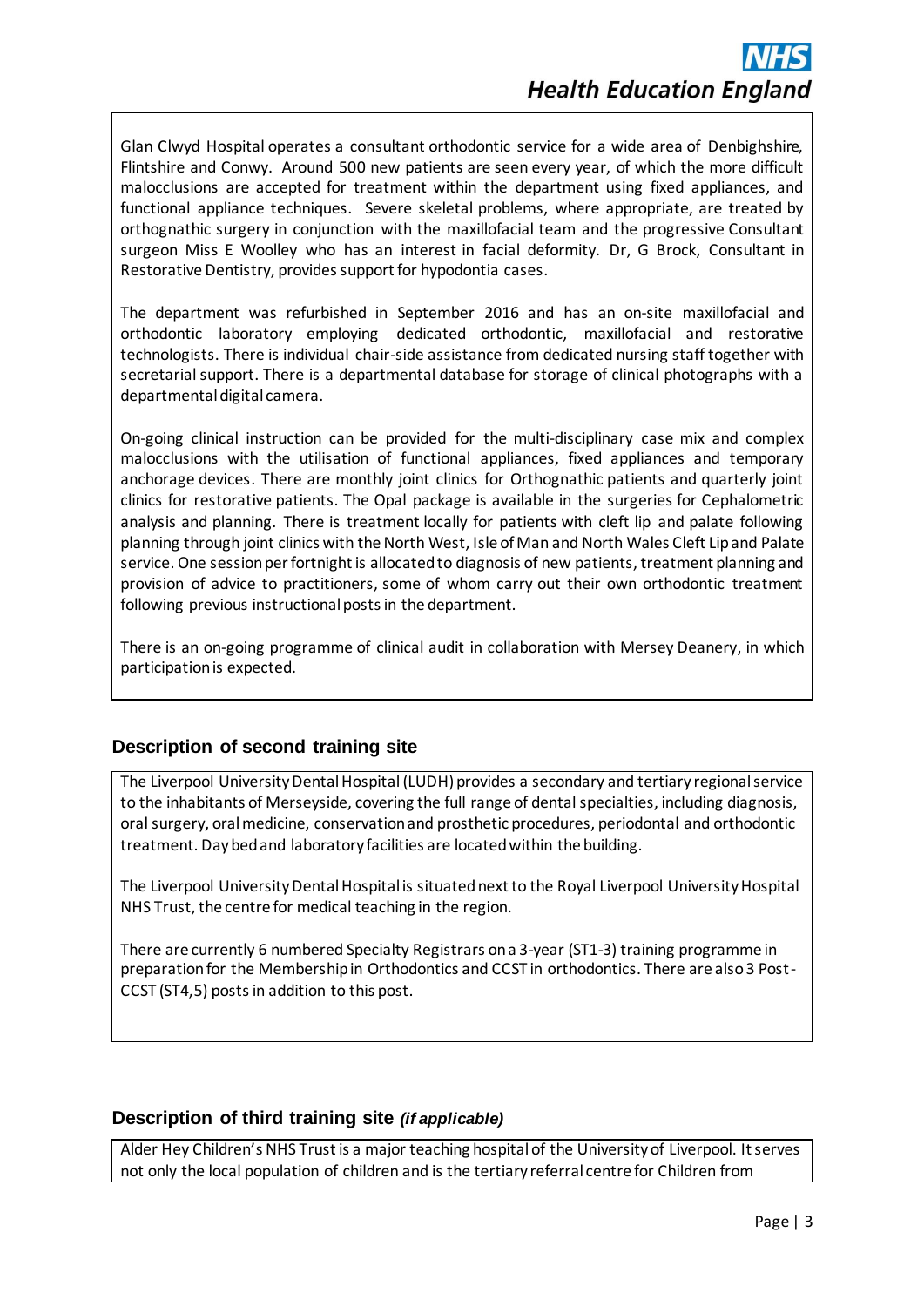Merseyside, Cheshire, parts of Lancashire, Shropshire and North Wales for many sub-specialties of Paediatrics.

The Trust provides a range of community services including school nursing, home carers and a child development centre. A Child & Adolescent Mental Health service is also provided with an inpatient unit based at the Trust. The hospital has approximately 270 beds, including day beds for surgery. The Paediatric services and expertise within the hospital are considerable and include Orthodontics, Paediatric Dentistry, Oral & Maxillofacial Surgery, Cleft and Craniofacial Surgery, Paediatric Ophthalmology, Cardiology, Cardiothoracic Surgery, Neonatology, Neurology, neurosurgery, Audiology, Nephrology, Respiratory, Oncology, General Surgery and General Medicine. The Radiology Department provides CBCT, CT and MRI scanning service.

The state-of-the art hospital opened in October 2015. It sets a new benchmark within the NHS and has won many prestigious awards. The Dental and maxillofacial department is based in the outpatient building. It has 5 Dental Surgeries, a fully equipped speech Therapy Unit, a large laboratory, together with office accommodation. There is a MDT room based in the department used for cleft and craniofacial multidisciplinary clinics.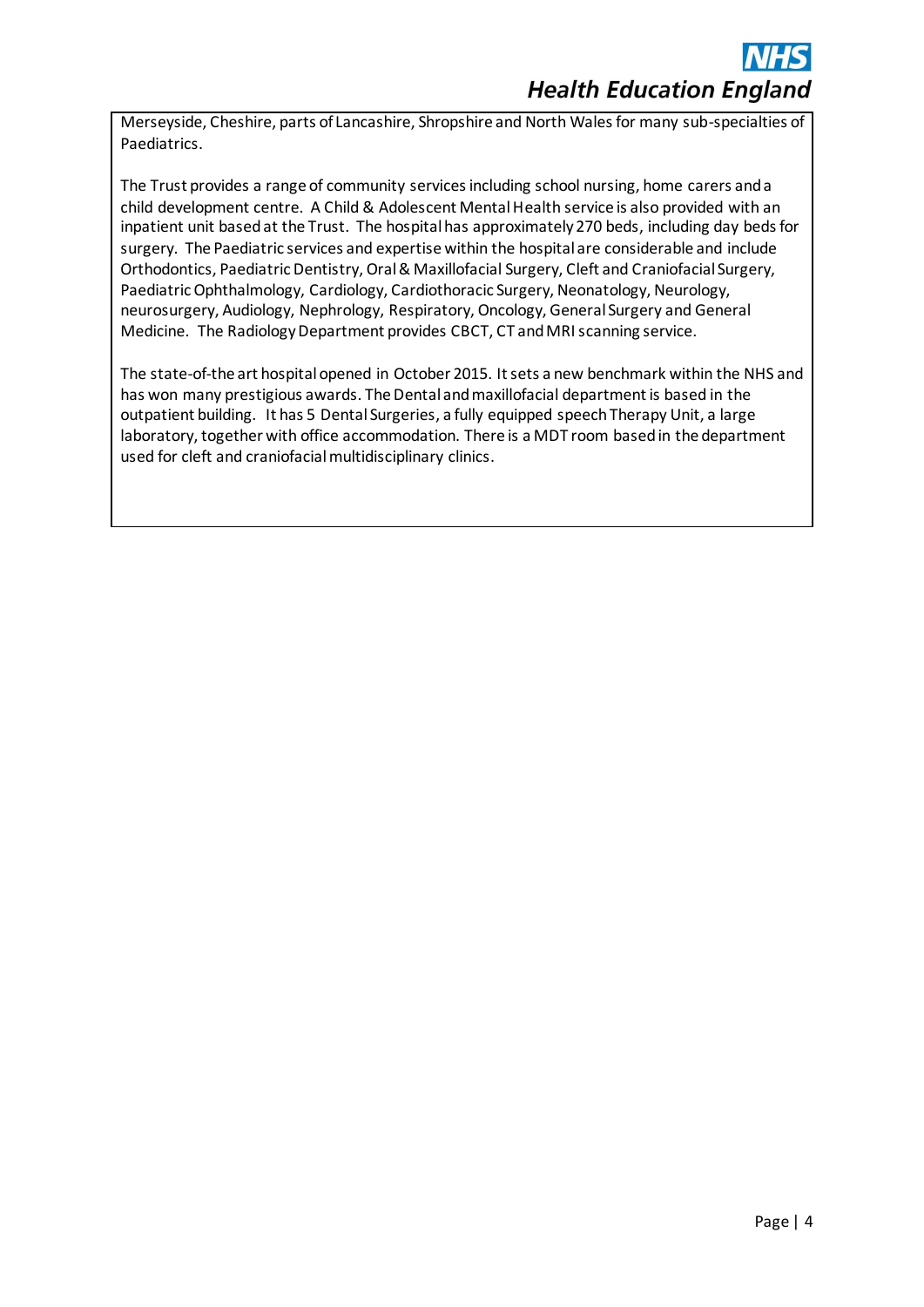# **NHS**<br>Health Education England

## **Staff involved in training:**

| <b>Name</b>              | <b>Job Title</b>               | <b>Site</b>                      | <b>Role</b>                        |
|--------------------------|--------------------------------|----------------------------------|------------------------------------|
| Mr I Edwards             | <b>Consultant Orthodontist</b> | Halton/Warrington Hospital       | <b>Training Programme Director</b> |
| Mr S Rudge               | <b>Consultant Orthodontist</b> | <b>Liverpool Dental Hospital</b> | Trainer                            |
| Mr R Gibson              | <b>Consultant Orthodontist</b> | <b>Liverpool Dental Hospital</b> | Trainer                            |
| Miss R Little            | <b>Consultant Orthodontist</b> | <b>Liverpool Dental Hospital</b> | Trainer                            |
| <b>Miss J Howell</b>     | <b>Consultant Orthodontist</b> | <b>Liverpool Dental Hospital</b> | Trainer                            |
| Dr J Harrison            | <b>Consultant Orthodontist</b> | <b>Liverpool Dental Hospital</b> | Trainer                            |
| Ms M Seshu               | <b>Consultant Orthodontist</b> | Alder Hey Hospital / Arrowe Park | Trainer                            |
|                          |                                | Hospital                         |                                    |
| Mrs S Dominguez-Gonzalez | <b>Consultant Orthodontist</b> | Alder Hey Hospital               | Trainer                            |
| Mr B Lewis               | <b>Consultant Orthodontist</b> | Wrexham/Glan Clwyd Hospital      | Trainer                            |
| Miss J Hickman           | <b>Consultant Orthodontist</b> | Glan Clwyd Hospital              | Trainer                            |
| Mr T Morris              | <b>Consultant Orthodontist</b> | <b>Liverpool Dental Hospital</b> | Trainer                            |
| Dr N Flannigan           | <b>Consultant Orthodontist</b> | <b>Liverpool Dental Hospital</b> | Trainer                            |
| Miss S Gale              | <b>Consultant Orthodontist</b> | Wrexham Hospital                 | Seminar Facilitator                |
| Mr H Mazey               | <b>Consultant Orthodontist</b> | <b>Warrington Hospital</b>       | Seminar Facilitator                |
| <b>Mrs H Stevenson</b>   | <b>Consultant Orthodontist</b> | <b>Liverpool Dental Hospital</b> | Seminar Facilitator                |
| Mr S Chadwick            | <b>Consultant Orthodontist</b> | <b>Countess of Chester</b>       | Seminar Facilitator                |
| Mr C Melrose             | <b>Consultant Orthodontist</b> | <b>Countess of Chester</b>       | Seminar Facilitator                |
| Mr G Barry               | <b>Consultant Orthodontist</b> | <b>Arrowe Park Hospital</b>      | Seminar Facilitator                |
| Mr N Stanford            | <b>Consultant Orthodontist</b> | Alder Hey Hospital               | Seminar Facilitator                |
| Dr Sara Hosni            | <b>Consultant Orthodontist</b> | Royal Salford Hospital           | Seminar Facilitator                |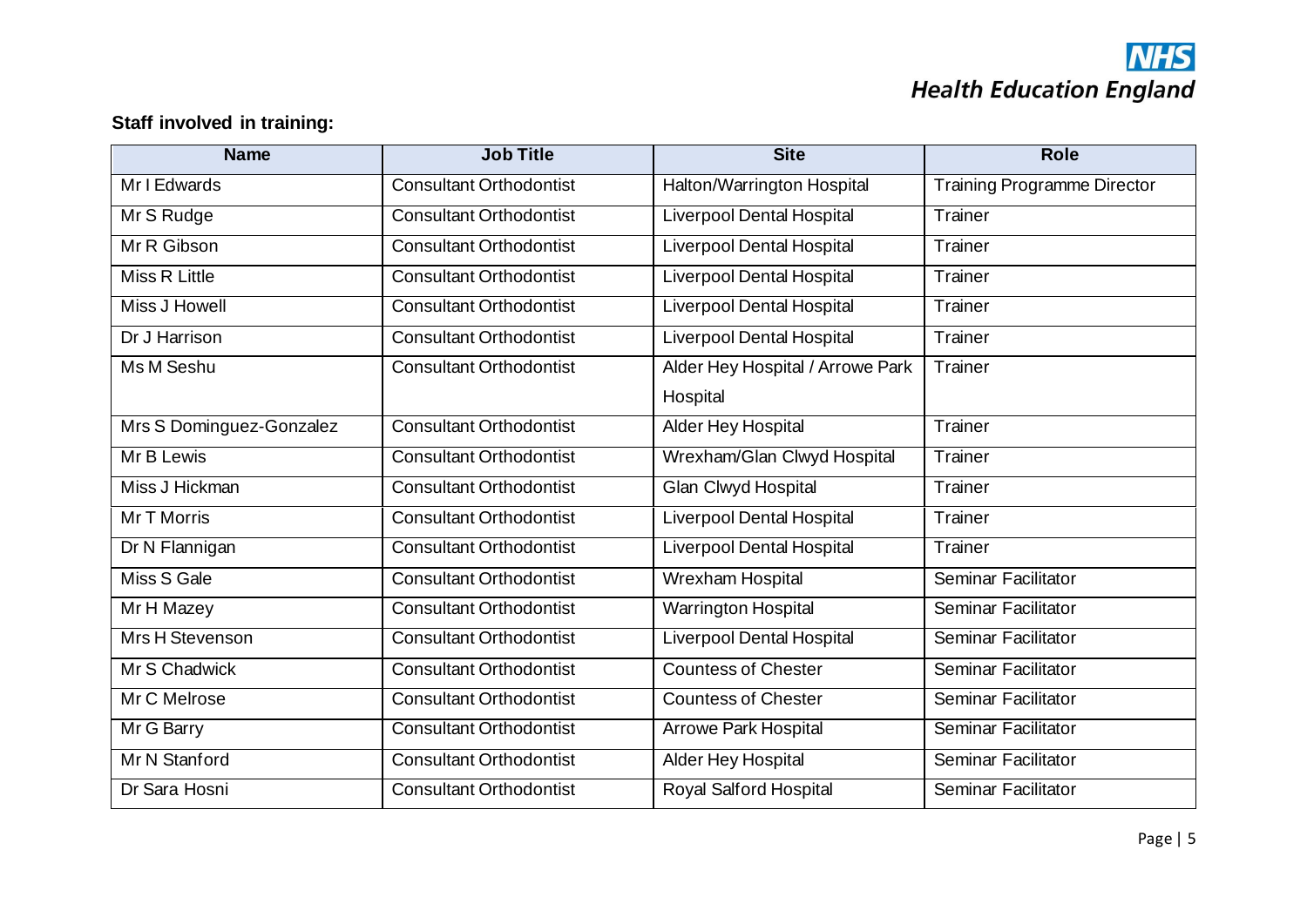## **Indicative timetable (details are subject to change)**

## **Week 1**

|           | <b>Mon</b>                      | Tue                       | <b>Wed</b>                                                  | Thu                                                      | Fri                                                      |
|-----------|---------------------------------|---------------------------|-------------------------------------------------------------|----------------------------------------------------------|----------------------------------------------------------|
|           | <b>LUDH</b>                     | <b>Glan Clwyd</b>         | <b>Glan Clwyd</b>                                           | <b>Glan Clwyd</b>                                        | <b>LUDH</b>                                              |
| AM        | Personal Treatment 0.75         | Personal Treatment        | Personal Treatment                                          | Personal Treatment 0.75                                  | Journal Club                                             |
|           | Orthognathic MDT Clinic<br>0.25 |                           |                                                             | Restorative<br>Dentistry/Orthodontics<br>MDT Clinic 0.25 | Personal Treatment 0.5<br>Orthognathic MDT Clinic<br>0.5 |
| <b>PM</b> | Personal Treatment              | <b>New Patient Clinic</b> | Research, Study, Audit,<br>Management and<br>Administration | Personal Treatment                                       | Personal Cleft Treatment<br>Alder Hey                    |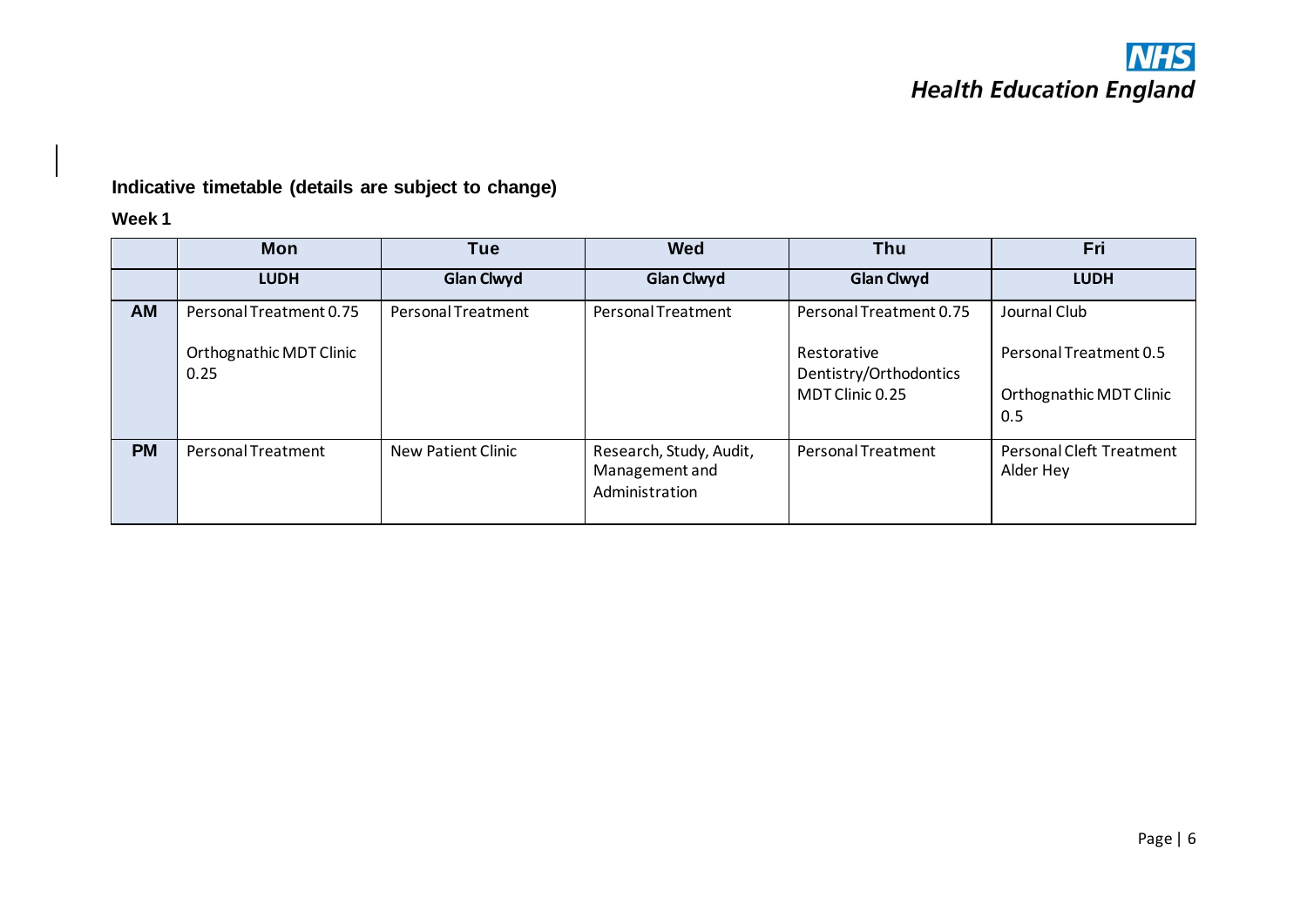

#### **Week 2**

|           | <b>Mon</b>                                                                                                     | <b>Tue</b>                                                             | <b>Wed</b>         | Thu                                              | Fri                                                                                                           |
|-----------|----------------------------------------------------------------------------------------------------------------|------------------------------------------------------------------------|--------------------|--------------------------------------------------|---------------------------------------------------------------------------------------------------------------|
|           | <b>Glan Clywd</b>                                                                                              | <b>LUDH</b>                                                            | <b>Glan Clwyd</b>  | <b>LUDH</b>                                      | <b>LUDH</b>                                                                                                   |
| AM        | Personal Treatment 0.75<br>Management and<br>Administration 0.25                                               | Personal Treatment                                                     | Personal Treatment | Personal Treatment 0.5<br>New Patient Clinic 0.5 | Journal Club<br>Restorative Dentistry/<br><b>Orthodontics MDT Clinic</b><br>0.5<br>Research, Study, Audit 0.5 |
| <b>PM</b> | Research, Study, Audit,<br>Management and<br>Administration 0.75<br>Orthognathic or outreach<br>cleft MDT 0.25 | Management and<br>Administration 0.5<br>Orthognathic MDT Clinic<br>0.5 | Personal Treatment | Personal Treatment                               | Research, study, audit 0.5<br>Post-CCST Seminar 0.5                                                           |

Post holders will be expected to undertake ad-hoc clinical duties as required.

Cleft and Craniofacial MDT / Joint clinics are timetabled separately in collaboration with Alder Hey Children's Hospital.

Additional MDT clinics include Paediatric Dentistry/Orthodontics (Liverpool Dental Hospital Monday AM once every two months) and Restorative Dentistry/Orthodontics (Liverpool Dental Hospital PM once every two months).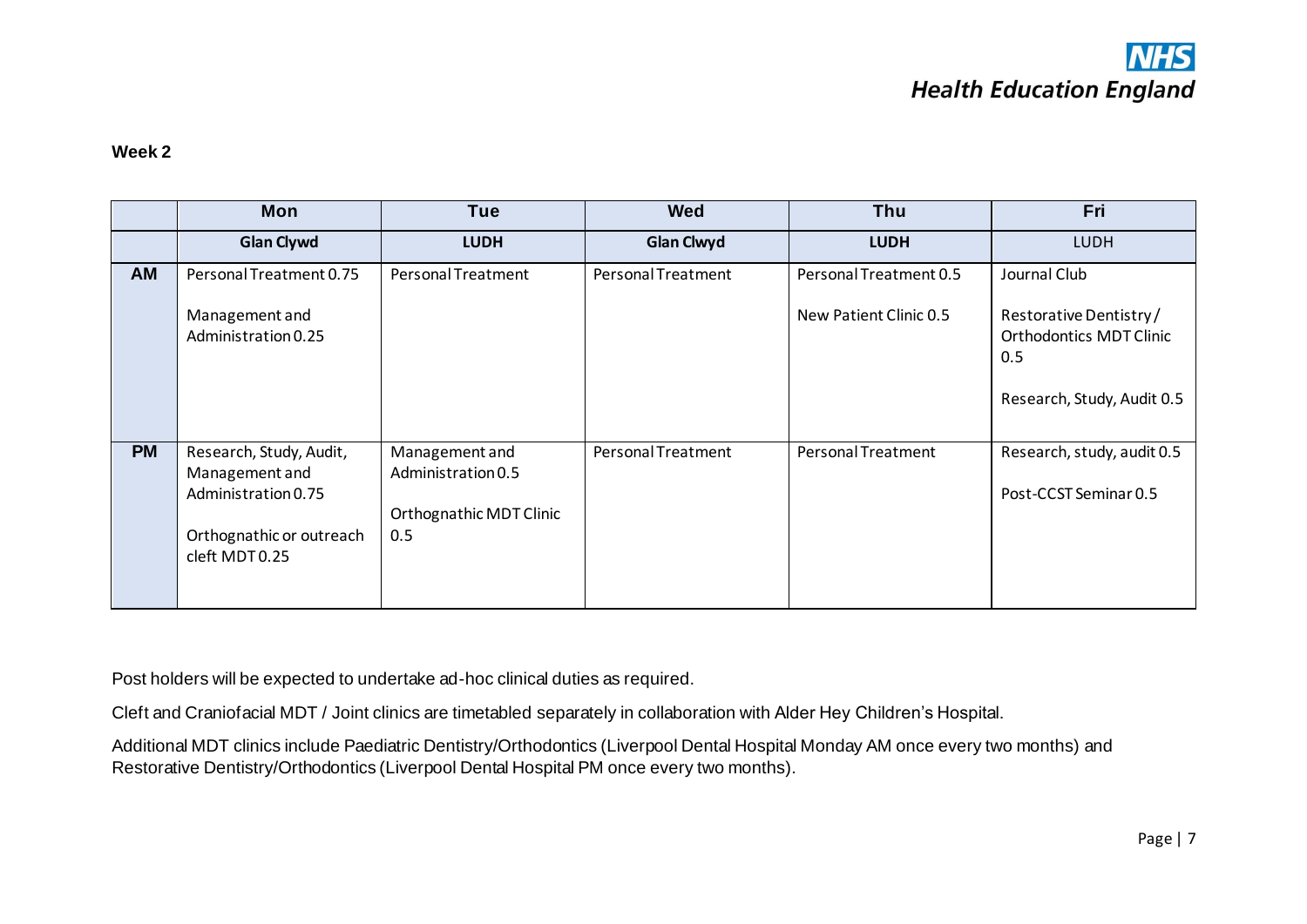

## **Terms and Conditions**

### **General**

| The post is covered by the Terms and Conditions of Service of<br>Hospital Medical and Dental Staff.                                                                                                                                                                                                                                                                                                                                                                                                                                          |
|----------------------------------------------------------------------------------------------------------------------------------------------------------------------------------------------------------------------------------------------------------------------------------------------------------------------------------------------------------------------------------------------------------------------------------------------------------------------------------------------------------------------------------------------|
| The appointee would be required to live within a reasonable distance<br>from the base hospital. The agreement of the Authority to removal should be sought<br>prior to entering into any removal arrangements, expenses will be reimbursed and grants<br>paid only when the Authority is satisfied:<br>that the practitioner is an eligible practitioner in accordance with<br>٠<br>the regulations;<br>that the removal of the practitioner's home is required;<br>$\bullet$<br>that the arrangements proposed are reasonable.<br>$\bullet$ |
| Please see below link to 2016 Junior Doctors and Dentists Terms and Conditions of<br>Service<br>https://www.nhsemployers.org/search?search=terms+and+conditions+for+dentists+in+trai<br>ning                                                                                                                                                                                                                                                                                                                                                 |
| Link correct as of 02/12/22                                                                                                                                                                                                                                                                                                                                                                                                                                                                                                                  |
|                                                                                                                                                                                                                                                                                                                                                                                                                                                                                                                                              |
|                                                                                                                                                                                                                                                                                                                                                                                                                                                                                                                                              |
|                                                                                                                                                                                                                                                                                                                                                                                                                                                                                                                                              |
|                                                                                                                                                                                                                                                                                                                                                                                                                                                                                                                                              |
|                                                                                                                                                                                                                                                                                                                                                                                                                                                                                                                                              |

### **Study Leave**

Study leave is permitted for a maximum of 30 days per annum, and each trainee is currently allocated a study leave budget of £805 per training year. Pro rata if Less Than Full Time training

<https://www.nwpgmd.nhs.uk/dental-study-leave>